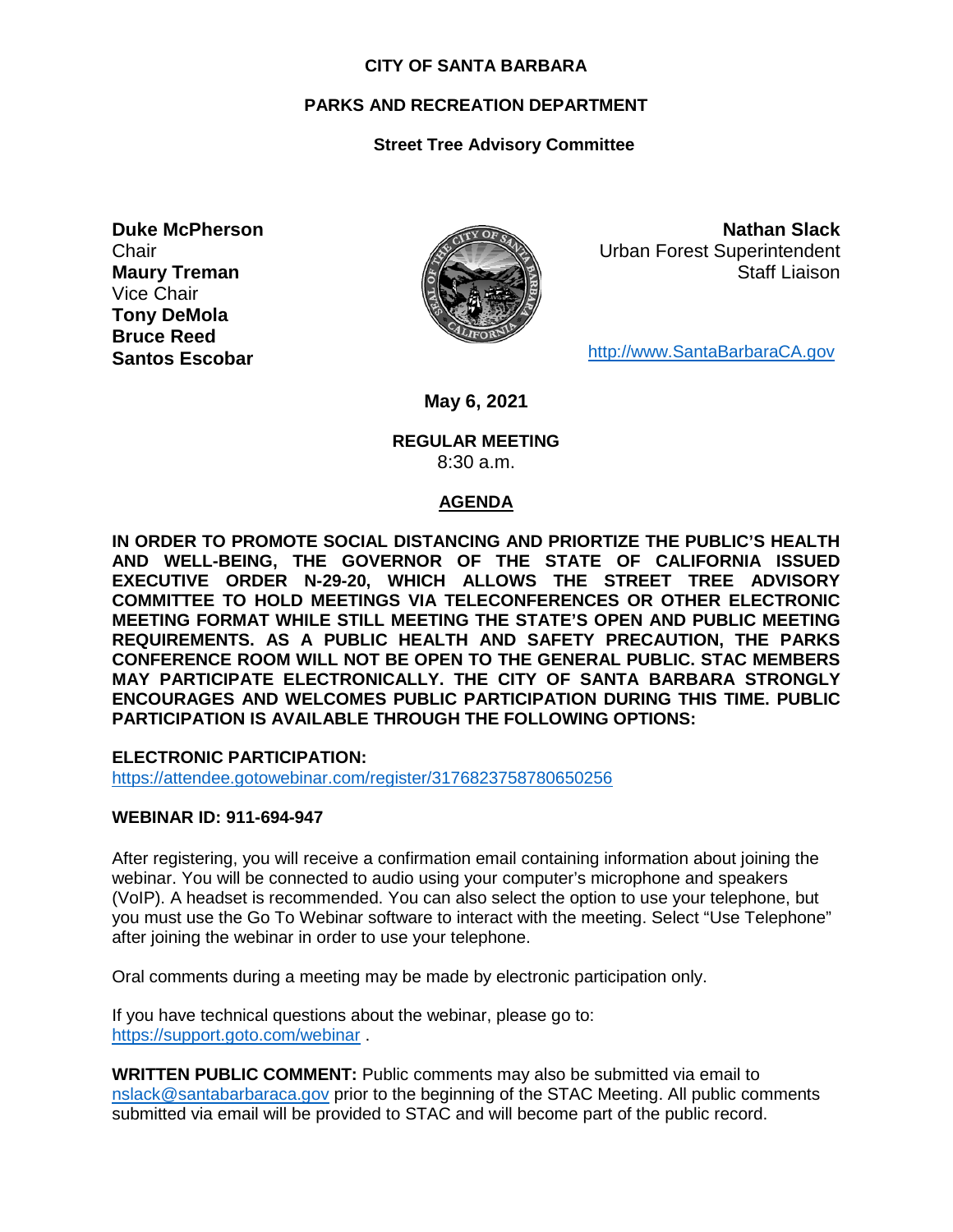**PUBLIC COMMENT:** Public comment on matters not listed on the agenda will occur at the beginning of the meeting. Members of the public wishing to speak must "raise their hand" in the GoToWebinar platform by selecting the virtual hand icon, which is generally located on most devices in the upper right hand corner of the screen. When persons are called on to speak, their microphone will be activated and they will be notified to begin speaking. Each speaker will be given a total of one minute to address the STAC.

**PUBLIC COMMENT ON AGENDIZED ITEMS:** Members of the public wishing to speak on a matter on the agenda must "raise their hand" in the GoToWebinar platform by selecting the virtual hand icon during the presentation of that item. The "raise hand" icon is generally located on most devices in the upper right hand corner of the screen. When persons are called on to speak, their microphone will be activated and they will be notified to begin speaking. Each speaker will be given a total of one minute to address the STAC.

## **PUBLIC INFORMATION**

Materials related to an item on this agenda submitted to the Street Tree Advisory Committee after distribution of the agenda packet are available for public inspection in the Parks Division Office located at 402 E. Ortega Street, Santa Barbara, CA 93101, during normal business hours.

# **CALL TO ORDER**

# **ROLL CALL**

# **CHANGES TO THE AGENDA**

# **APPROVAL OF MINUTES**

A. Regular Meeting April 1, 2021

## **MEMBER AND STAFF COMMUNICATIONS**

A. Parks and Recreation Commission actions

## **NEW BUSINESS**

#### **TREE REMOVAL CONSIDERATIONS STREET TREES**

- 1. 3109 Calle Noguera *(2) Archontophoenix cunninghamiana*, King Palm Christine Riesenfeld
- 2. 410 W. Micheltorena St. *Corymbia citriodora*, Lemon-Scented Gum Renee Cuevas
- 3. 433 Chapala St. Archontophoenix cunninghamiana, King Palm Bob Cunningham

# **SETBACK TREES**

- 1. 425 S. Salinas St. *(2) Pinus canariensis,* Canary Island Pine Nicholas Gosnell
- 2. 421 S. Milpas St. *Phoenix canariensis,* Canary Island Date Palm Trish Allen

## **STREET TREE MASTER PLAN**

## **OLD BUSINESS**

## **ADJOURNMENT**

**AMERICANS WITH DISABILITIES ACT:** In compliance with the Americans with Disabilities Act, if you need special assistance to participate in this meeting, please contact Nathan Slack at